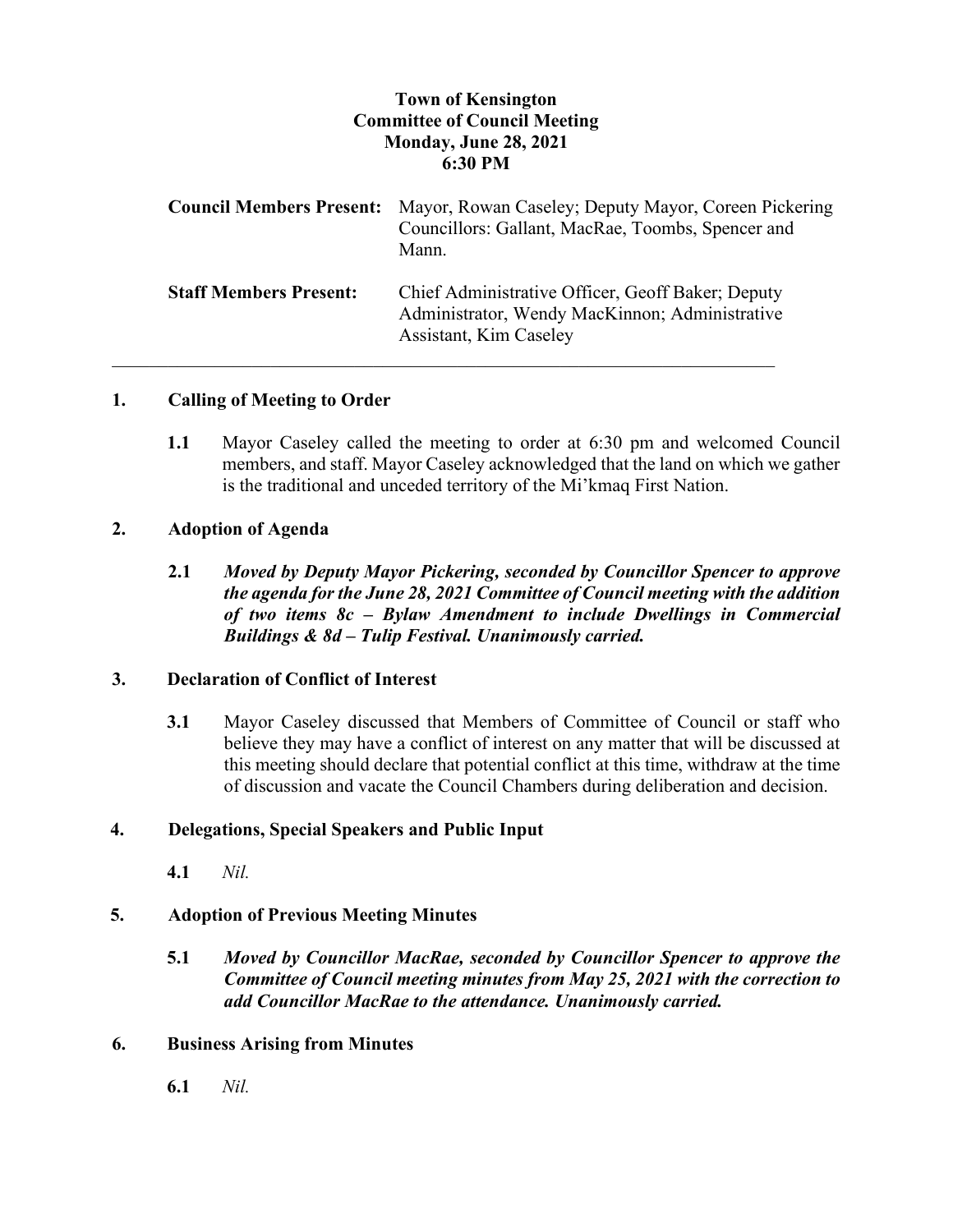## **7. Staff Reports**

## **7.1 CAO's Report**

**7.1.1** *Moved by Councillor Spencer, seconded by Deputy Mayor Pickering to receive and recommend approval to Town Council the adoption of the June 2021 CAO's Report as prepared by CAO, Geoff Baker. Unanimously carried.*

## **7.2 Fire Department Statistical Report**

- **7.2.1** *Moved by Councillor Toombs, seconded by Councillor MacRae to receive and recommend to Town Council the adoption of the May 2021 Fire Chief's Report as prepared by Fire Chief Hickey. Unanimously carried.*
- **7.3 Police Department Statistical Report**
	- **7.3.1** *Moved by Councillor Gallant, seconded by Councillor Toombs to receive and recommend to Town Council the adoption of the May 2021 Police Statistical Report as prepared by Chief Sutherland. Unanimously carried.*
- **7.4 Development Permit Summary Report**
	- **7.4.1** *Moved by Councillor Toombs, seconded by Councillor Spencer to receive the June 2021 Development Permit Summary Report as prepared by Administrative Assistant, Kim Caseley. Unanimously carried.*
- **7.5 Financial Report (Summary Income Statement & Bills List)**
	- **7.5.1** *Moved by Councillor Mann, seconded by Deputy Mayor Pickering to receive and recommend to Town Council the approval of the General Bills List for May 2021 in the amount of \$473,246.28. Unanimously carried.*
	- **7.5.2** *Moved by Councillor Mann, seconded by Councillor Spencer to receive, and recommend to Town Council the approval of the Water & Pollution Control Corporation Bills List for May 2021 in the amount of \$12,680.85. Unanimously carried.*
- **7.6 Summary Income Statement**
	- **7.6.1** *Moved by Councillor Mann, seconded by Councillor Gallant to receive and recommend to Town Council the adoption of the Summary Income Statements for May 2021, as prepared by Deputy Administrator, Wendy MacKinnon. Unanimously carried.*
- **7.7 Credit Union Centre Report**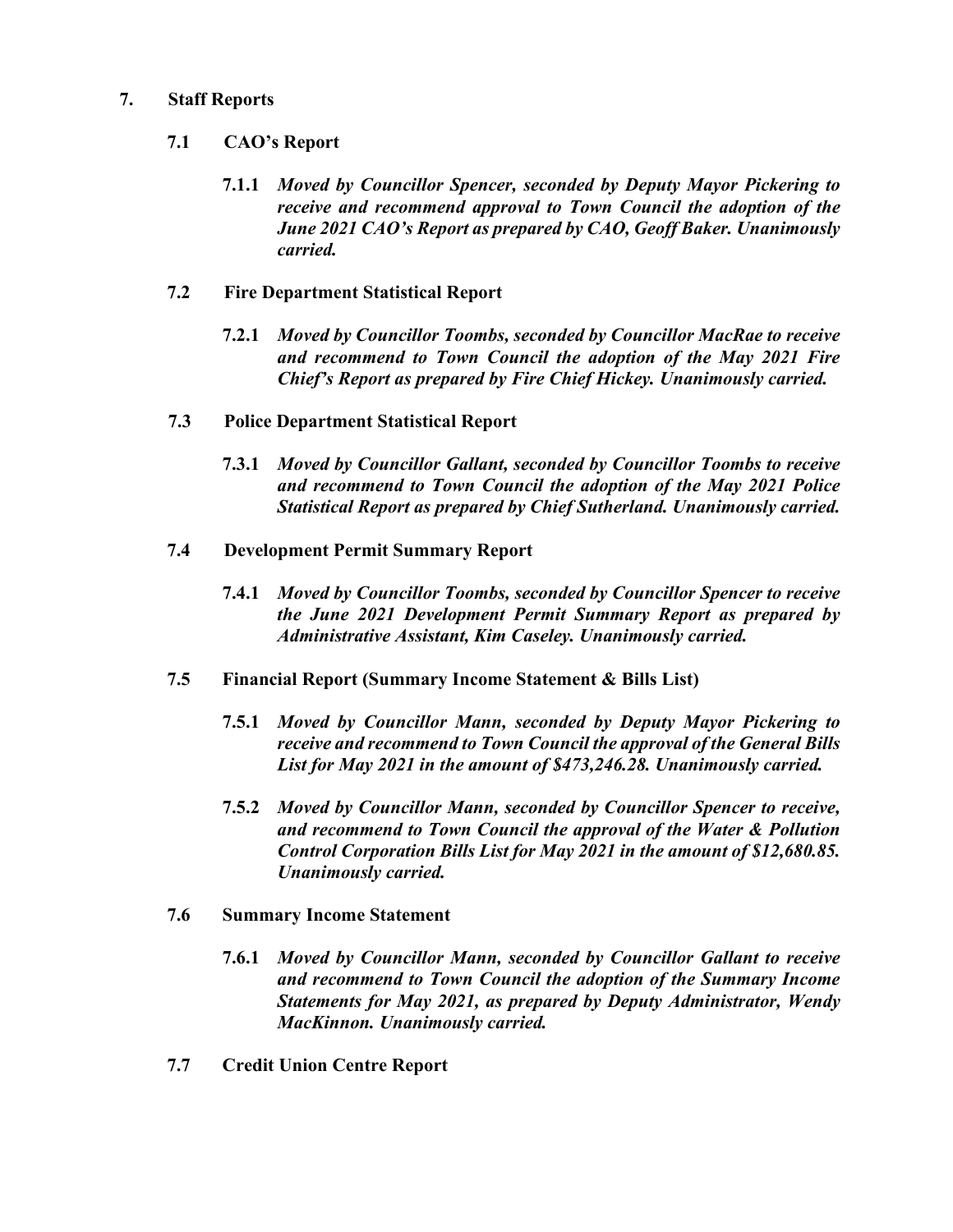**7.7.1** *Moved by Councillor MacRae, seconded by Councillor Spencer to receive and recommend to Town Council the adoption of the Credit Union Centre Report for May 2021, as prepared by CUC Manager, Robert Wood. Unanimously carried.*

#### **8. New Business**

- **8.1 Asphalt Patching – Town Hall, Credit Union Centre & Railyards**
	- **8.1.1** *Moved by Councillor Spencer, seconded by Councillor Toombs*

*THAT Committee of Council authorize the CAO to award the asphalt patching to the K.D. Construction Inc. at their total quoted amount of \$11,800.00.*

*Unanimously carried.* 

- **8.2 Sidewalk Maintenance – 2021**
	- **8.1.2** *Moved by Councillor Gallant, seconded by Deputy Mayor Pickering*

*THAT Committee of Council direct the CAO to award the annual sidewalk maintenance contract to MacAusland Excavation Services as per their quote dated June 11, 2021, in the amount of \$15,500.00 plus HST.*

*Unanimously carried.* 

- **8.3 Proposed Bylaw Amendment – Section 10.8 of the Town of Kensington Development Control Bylaw**
	- **8.3.1** *Moved by Councillor Spencer, seconded by Councillor Toombs*

*THAT Committee of Council direct the CAO to proceed with the proposed bylaw amendment – Section 10.8 of the Town of Kensington Development Control Bylaw and schedule a public meeting.* 

*Unanimously carried.* 

- **8.4 Kensington Tulip Festival 2022**
	- **8.4.1** *Moved by Councillor Gallant, seconded by Deputy Mayor Pickering*

*THAT Committee of Council support the Kensington Tulip Festival 2022 event and encourage committee members to continue with their planning.* 

*Unanimously carried.*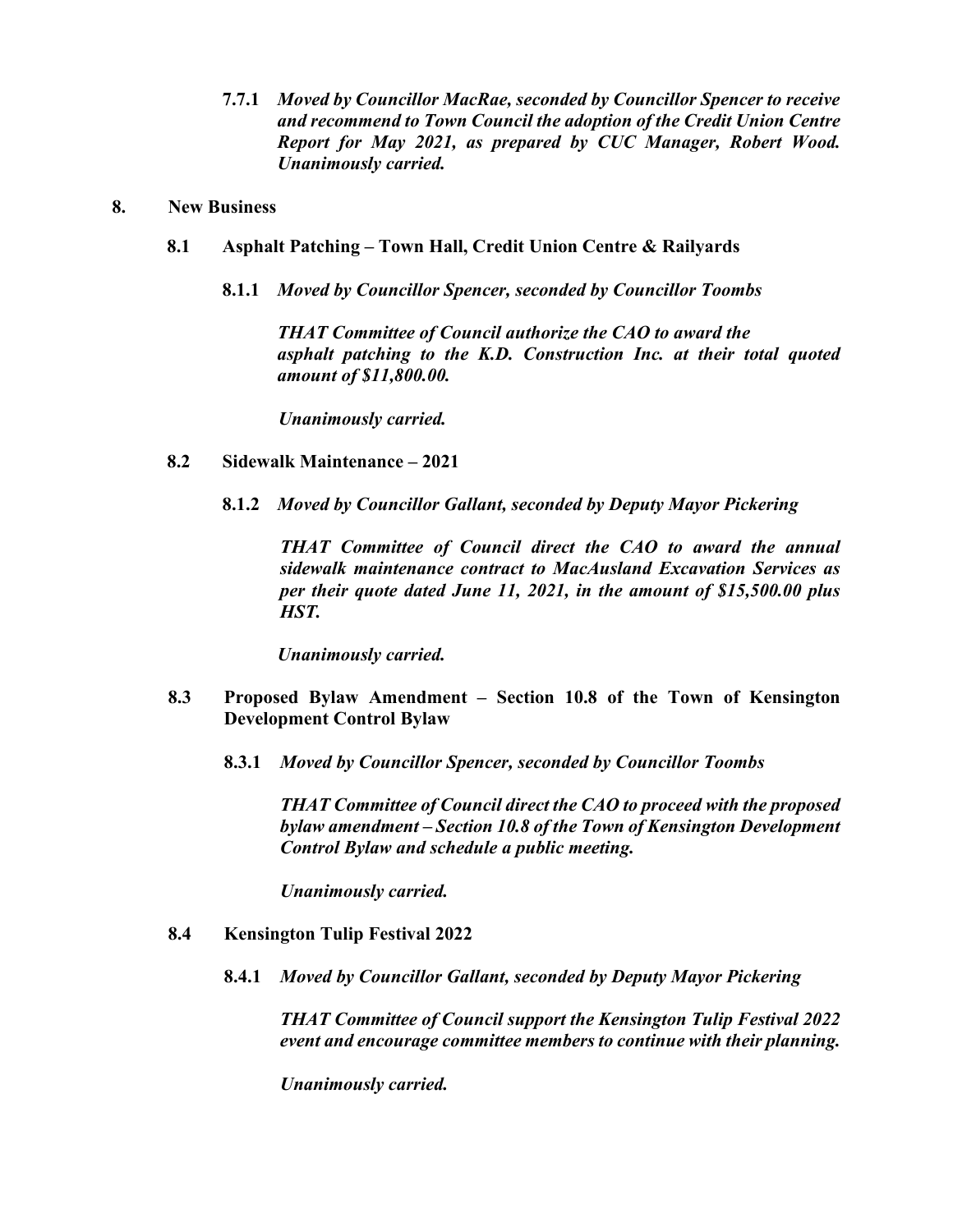## **9. Councillor Issues/Inquiries**

- **9.1** Mayor Caseley noted that plans to re-surface the Tennis Courts located at KISH is coming together. Town Council discussed the potential need for wind breaks, replacement nets, and line painting once complete.
- **9.2** Mayor Caseley requested Town Councils opinion on hosting a 2021 Canada Day celebration.

# *Moved by Councillor Gallant, seconded by Deputy Mayor Pickering to proceed with a Canada Day Celebration and include appropriate changes to recognize our indigenous community. Unanimously carried.*

- **9.3** Councillor Gallant inquired if the Credit Union Centre would be available to groups, such as the pickle ball group, during the summer months. Mayor Caseley requested that the CAO speak with Robert Wood regarding this request.
- **9.4** Councillor Mann addressed the long grass along the sidewalk in front of 105 Victoria Street W. (Glover Property). Council requested that the Public Works Department cut this section of grass.
- **9.5** Councillor Gallant noted two water shutoffs located at the corner of Russell St./Victoria St. and another on Woodleigh Dr. have developed holes around them and require repair.

### **10. Correspondence**

- **10.1** Information and donation request from Camp Abby. *Received.*
- **10.2** A thank you from Crime Stoppers for the Towns recent donation.
- **10.3** A letter from Peter Julian, MP. requesting the Towns endorsement for Motion M-84 Anti Hate Crimes and Incidents & Private Member's Bill C-313 Banning Symbols of Hate Act. - *Received.*
- **10.4** A donation request from KARSI.

Town Council requested further details on previous donations be brought to the July Council Meeting for consideration.

## **11. In-Camera (Closed Session) One item under Section 119(1)(a) of the Municipal Government Act**

- **11.1** *Moved by Deputy Mayor Pickering, seconded by Councillor Spencer to enter into an In-Camera session at 7:40 pm. Unanimously carried.*
- **11.2** *Moved by Councillor Gallant, seconded by Councillor Toombs to come out of an In-Camera session at 7:57 pm. Unanimously carried.*